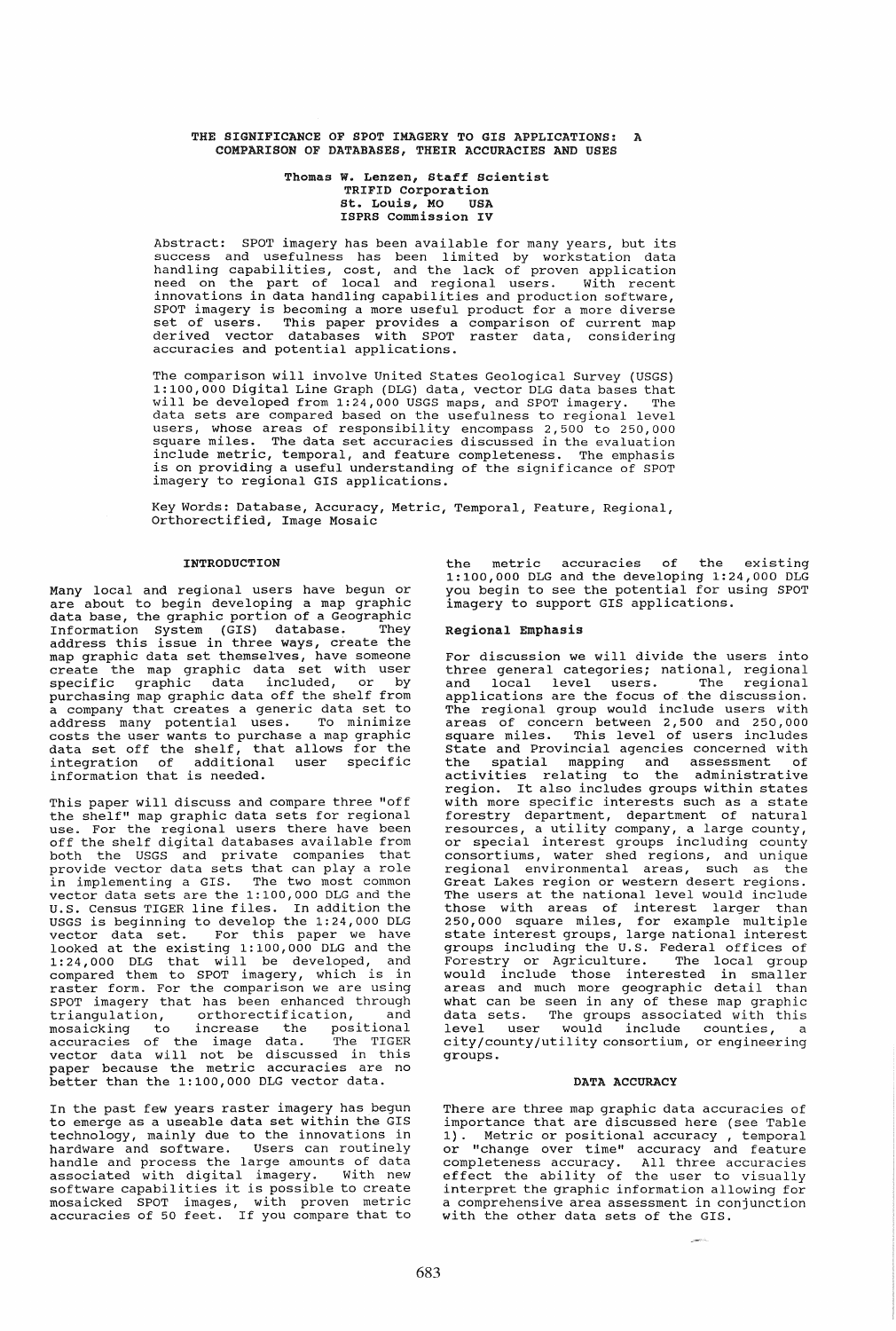#### TABLE 1 ACCURACY COMPARISONS

| <b>DATABASE</b>         | BEST CASE ACCURACIES |                     |                           |
|-------------------------|----------------------|---------------------|---------------------------|
|                         | METRIC               | TEMPORAL            | <b>FEATURE</b>            |
| SPOT                    | 50'                  | 1-2 Months          | Image<br>(1)              |
| <b>DLG</b><br>1:100,000 | 165'                 | $2-20$ Years<br>(2) | Select<br>Features<br>(3) |
| <b>DLG</b><br>1:24,000  | 40'                  | $2-20$ Years<br>(4) | Select<br>Features<br>(3) |

 $\overline{(1)}$ 10 meter pixel image datajorthorectified and mosaicked

(2) Many are 10 years or more

(3) PLSS Grid, Boundaries, Transportation, Hydrography, Hypsography, (can purchase as individual data or all)

(4) Many hard copies are 10 years or more, but new photography will be used to generate the new 1:24,000 DLG dataset

# Metric Accuracy

The metric or positional accuracy relates to the matching of the features in the map<br>graphic data sets to the actual locations on graphic data sets to the actual locations on the surface of the earth, as defined by a standard reference system. For a high degree of metric accuracy the map graphic data must accurately represent the information on the ground for the purposes of measurement of distance and direction. To be considered a scaled representation of the surface of the earth an image, whether satellite or aerial photo, needs to be corrected, or rectified, due to sensor induced and ground surface distortions. Because the DLG data, at either scale, is developed from photography, it too is influenced by this rectification process. It then goes through the additional process of being collected in vector form, as lines, points and polygons in the DLG data set.

The metric accuracy of uncorrected SPOT imagery can be as great as 1000 meters, which would not be used to support GIS applications. However if multiple SPOT images are run through a rigorous simultaneous block triangulation solution and then orthorectified using existing or newly generated Digital Terrain Model (DTM) information, the image distortions caused by the sensor and the undulations of the earths surface can be corrected for a final image mosaic that achieves an accuracy that easily supports GIS applications for regional use.

In addition, because the techniques used for the correction of the images involves using existing ground control, it is very easy to compute horizontal coordinates, (latitude, longitude) for any pixel in the digital image. The elevation can be computed from the DTM for<br>the area. The metric accuracy then becomes a the area. The metric accuracy then becomes a function of the pixel resolution, the control source used in the triangulation, and the accuracy of the DTM used in the orthorectification process.

Orthorectified SPOT image mosaics with absolute horizontal accuracies of 50 feet are available today. The absolute horizontal accuracy associated to the existing 1:24,000 USGS Quad sheets is 40 feet and the USGS 1:100,000 DLG data has positional accuracies of 165 feet. The credibility of the DLG<br>positional accuracies is sometimes positional accuracies is sometimes<br>questionable due to the age of the source questionable due to the age of the source materials used to compile the information. materiars asca to comprise the information.<br>The SPOT imagery, after the appropriate triangulation and orthorectification processes, has a significantly higher metric accuracy than the 1:100,000 DLG, and a metric accuracy that approaches that of the 1:24,000 DLG to be developed in the future.

## Temporal Accuracy

Temporal accuracy refers to the "timeliness" of the data. Is it out of date? How often is it updated? How difficult is the update process? The maintenance of map graphic data is often overlooked in building a GIS when indeed this is one of the most important issues in GIS operations. The development of digital data from 1:24,000 USGS quad sheets or using the USGS 1:100,000 DLG data the user should look closely at the temporal accuracy. Even when it is a newly developed digital data set, the temporal accuracy can be in question, due to the sources used. Many times the existing USGS data are no more recent than the late 1970's. The information has been photo revised in some areas.

SPOT imagery can realistically be retrieved rectified, and used to generate new map graphic data within a one to two month window. After the development of a large area multiple image mosaic, updates can be done to specific subset areas within the data set, within one or two months. For example, those areas in or two months. For example, those areas in<br>which the user knows there has been significant change can be clipped out of the existing SPOT mosaic map graphic data set and the new image data can be used to replace it. The end result is new imagery within old imagery, all rectified and mosaicked with no<br>image edges detectable. The one to two month image eages acceceable: The one co ewo month conditions and acquisition priorities, but even if maintenance images are only available even it maintenance images are only available<br>every 6 months it is far more recent than the<br>5 or 10 year cycle commonly associated with<br>aerial photo missions flown for map update purposes.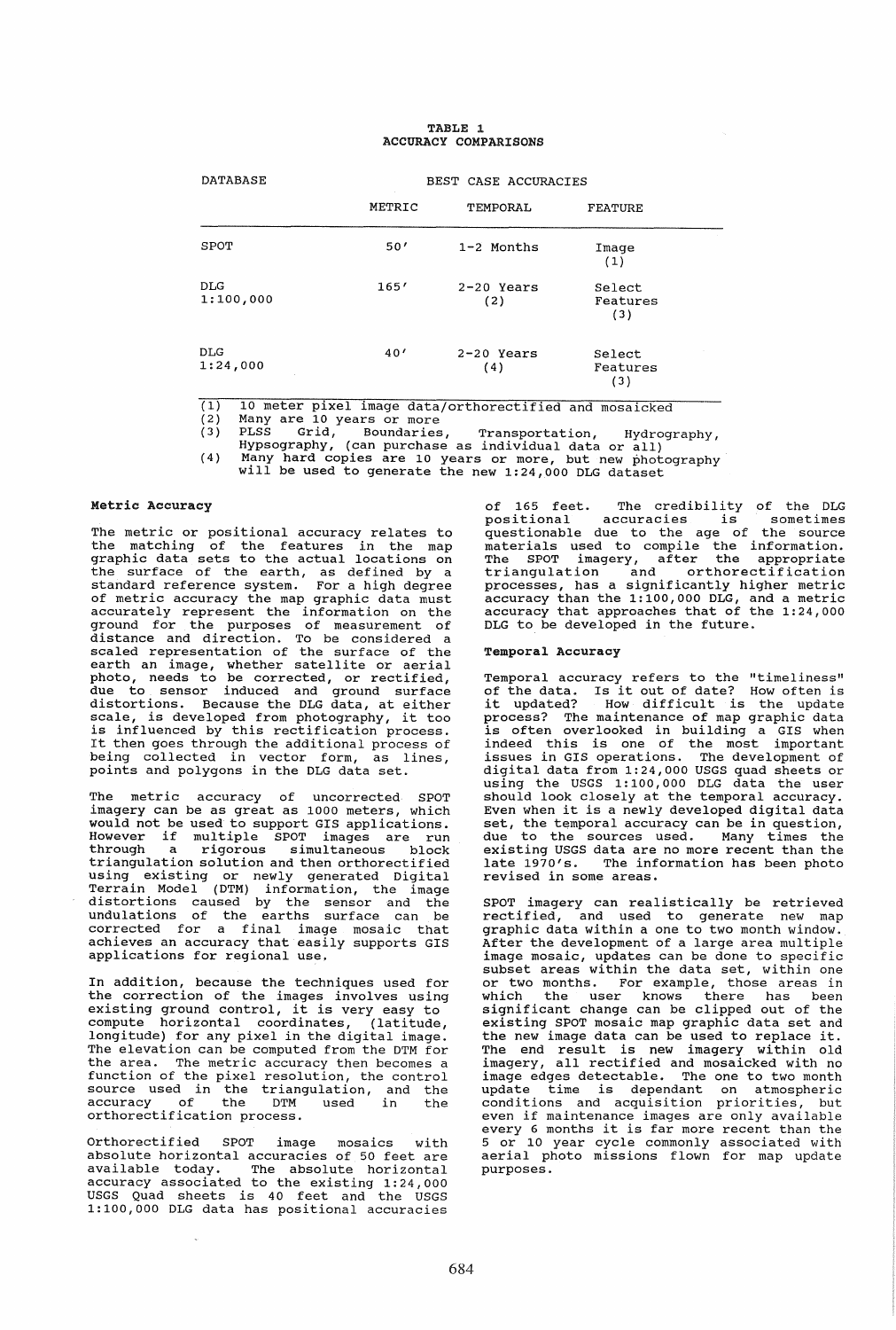#### Feature completeness Accuracy

Feature completeness is used in this context to define the amount of information contained in the map graphic data set. For image mosaics it is directly related to image mosaics it is directly related to image<br>resolution and for line graphic data it is<br>related to the original compilation scale. Regional and local users will have different<br>requirements for information content. This requirements for information content. is a topic that creates a situation of weights and balances, based on the data handling capabilities of the geographic information system. Typically a vector data set over a specified area takes much less computer storage space than a raster image data set for the same given area. A vector digital map graphic data set is comprised of only selected depite and see is comprised of only selected<br>features of interest, consequently only those features are available for the users applications. For the DLG databases that would include, transportation, hydrography, selected political/administrative boundaries selected porficiear/administrative boundaries,<br>and contour lines. However if you have an<br>raster image map graphic data set, you have a comprehensive view showing everything visible to the sensor for the given area. With SPOT imagery the information visible to the sensor equates to the 10 meter pixel resolution, so<br>that anything smaller than 10 meters may not be detected by the sensor, unless it contains a significantly high tonal contrast with its surrounding area. For this reason SPOT imagery does not meet all of the needs of a local user group. However as discussed in the applications section of this paper, there are definitely uses for SPOT imagery for the local users in terms of query and location specific applications.

Feature identification is another important part of the feature completeness accuracy. significant roads and buildings, along with all natural resource features such as lakes and forest areas, are easily recognizable on the SPOT images. Problem areas exist where vegetation covers roads or buildings. But this is a problem more significant to local users. There are also many situations where determining the significant shape of the building is not as important as knowing that it exists and its relative location. A large house for instance 60' by 75', will be reflected in 6 pixels making it easily identifiable in an image. A small house 30' by 30' will be reflected in 1 or 2 pixels, not significant in terms' of identification, but allowing the user to see that there is indeed

a building at that location. FIGURE 1 shows that many features on the image are quite easily detected, including many of the easily detected, including many of the<br>residential dwellings. As noted above it may not be possible to assign attributes to all those features.

The advantage of the DLG data is that each map graphic data item has already been selected, classified, and symbolized. With SPOT mosaics you do not have symbolized information. However, you do have a much more comprehensive view of the existing ground information which allows you to create your own feature identification and classification categories with information that is not present on the DLG map graphic data sets.

#### Accuracy summary

To summarize the accuracy issues, each of these accuracy types relate to regional type databases or data sets that currently exist. TABLE 2 compares 1:100,000 USGS DLG data, TABLE 2 Compares 1:100,000 0565 DLG data as it would be digitized<br>1:24,000 DLG data as it would be digitized<br>from a USGS 7.5 minute quad sheet, and<br>mosaicked SPOT imagery. The rectified SPOT image mosaic carries a higher metric accuracy than the 1: 100,000 data, and approaches the metric accuracy of the 1:24,000 DLG potential. Also significant is that when you look at the Also significant is that when you found to the such as multiple DLG files or multiple SPOT scenes, the differences in metric accuracy begin to look much more significant.

For temporal accuracies the SPOT imagery<br>provides a much more useful solution. Not provides a much more useful solution. only can you get updated information in a relatively quick time frame, but you can develop an initial data set that is more up to date than the USGS DLG data. Unfortunately the 1:100,000 DLG data that exists today, in many cases is significantly out of date.

For feature completeness, the SPOT imagery is a comprehensive view of the existing ground information. The DLG data provides a data set in which selected features such as roads, waterways, and administration boundaries, along with topographic contours and names are identified for the user. For the user interested in only one or a combination of those features included in the DLG, it is a much easier data set to use. All of the information has been classified and information has been classified and<br>symbolized. For users needing a comprehensive view of the area, the mosaicked SPOT imagery becomes an important map graphic database.

# TABLE 2 DATABASE COMPARISONS

| SOURCE  | Positional<br>Accuracy<br>(fect) | Coverage<br>Per map/image<br>(sq. miles) | 2500  | Maps or Images /<br>(sq. miles)<br>125,000 | Accuracy<br>250,000 |
|---------|----------------------------------|------------------------------------------|-------|--------------------------------------------|---------------------|
| SPOT    | 50                               | 1400                                     | 2/50' | 90/75'                                     | 180/100'            |
| DLG 100 | 165                              | 800                                      | 4/ns  | 156/ns                                     | 312/ns              |
| DLG 24  | 40                               | 50                                       | 50/ns | 2500/ns                                    | 5000/ns             |

 $*ns = not specified$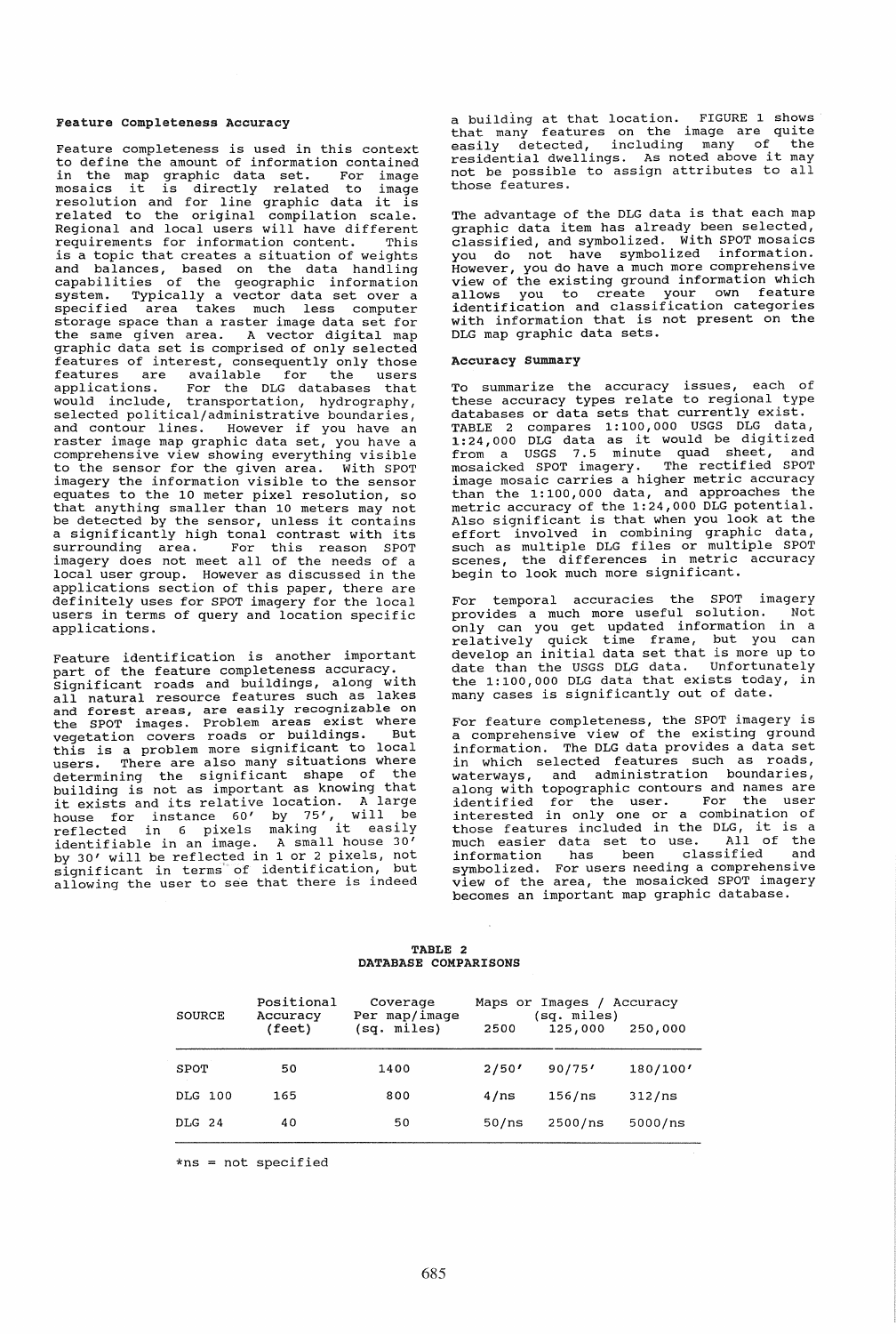

# FIGURE 1: SPOT IMAGE DATA

SPOT satellite imagery, SPOT Image corporation, Reston, virginia, (C) CNES 1991